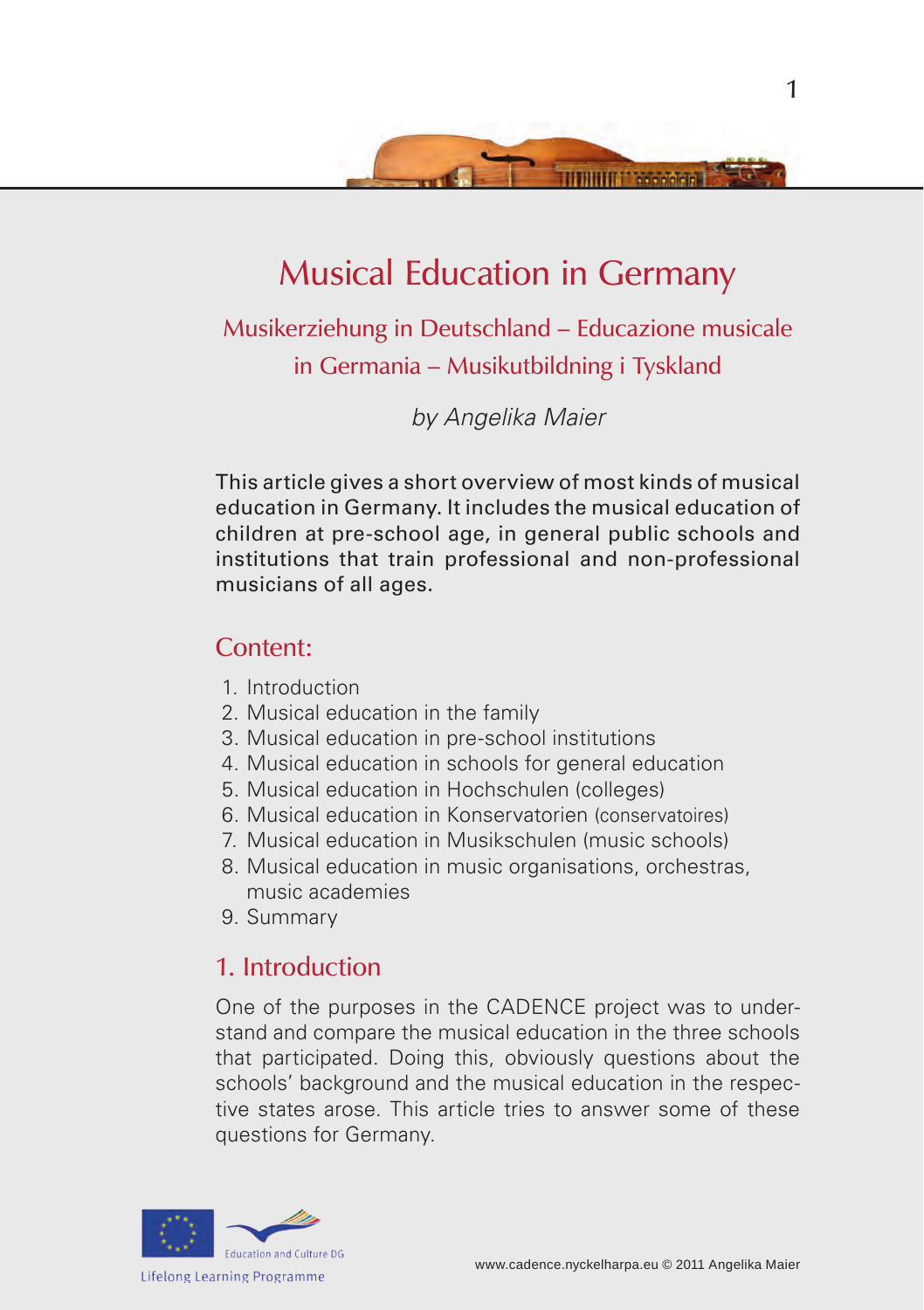

When talking about education in Germany, there is something important you should always keep in mind: Germany is a federation of 16 states. Education is part of the field "culture", and the federal constitution says that each of the 16 states is sovereign in that domain. That means for example that Germany has 16 different educational systems! But it's not as bad and confusing as it sounds in theory. In reality many things are organised quite similarly within the different states. I will restrict most of this article to a description of the musical education in my state, Baden-Württemberg, Germany's most south-western state with 11 million inhabitants.

Links to all 16 ministries responsible for culture and education in the German states can be found under the following:

#### http://de.wikipedia.org/wiki/Kultusministerium

It's not always possible to translate names of school types and institutions into a foreign language because the institutions themselves don't always have exact equivalents in other countries. Therefore you will find some names in this article in German.

### 2. Musical education in the family

Of course the differences between families can be tremendous. If you ask someone on which occasions his family would sing or play music, the most common answer will be: "At Christmas." But the rest of the year?

Since the sixties there has been a decline in singing within the family. The lullaby went completely out of fashion and was replaced by the sandman on TV. For many years, music teachers in schools say that less and less children are able to sing. Yet, I don't know if any research has been carried out to verify this.



# 3. Musical education in pre-school institutions

The most important pre-school institutes are the Kindergartens for children aged 3-6 years. It is optional for parents to send their children there. Kindergartens are run by communes, churches, private enterprises, and organisations. In Baden-Württemberg there was no curriculum for them in the past, but since 2009 there are mandatory guidelines (Orientierungsplan). Yet they are very general and thus leave a lot of freedom to the Kindergartens.

In the Kindergarten all kind of abilities of the child should be developed. One of these is to express oneself in different ways. To sing, move, dance, paint, and speak are ways to do this and all these activities should be encouraged and practised in the Kindergarten. The guidelines underline that there should be musical education in the Kindergarten. They ask that the educators should sing a lot with the children and they talk about the hope that this might inspire families to do the same.

In many Kindergartens the educators sing with the children daily (sometimes this is connected with dancing). But, depending on the staff, there are also Kindergartens where this happens only rarely.

Music lessons are a part of the professional training of educators at the Fachschulen für Sozialpädagogik. But it's left to the educators' will, taste, and abilities as to how much they do in the field of music in their work.

### 4. Musical education in schools for general education

It is compulsory for everybody to attend these schools for 9 years (some states: 10 years) from the age of 6.

According to their performance at primary school and to the forecast of their performance the students continue at one type of secondary school.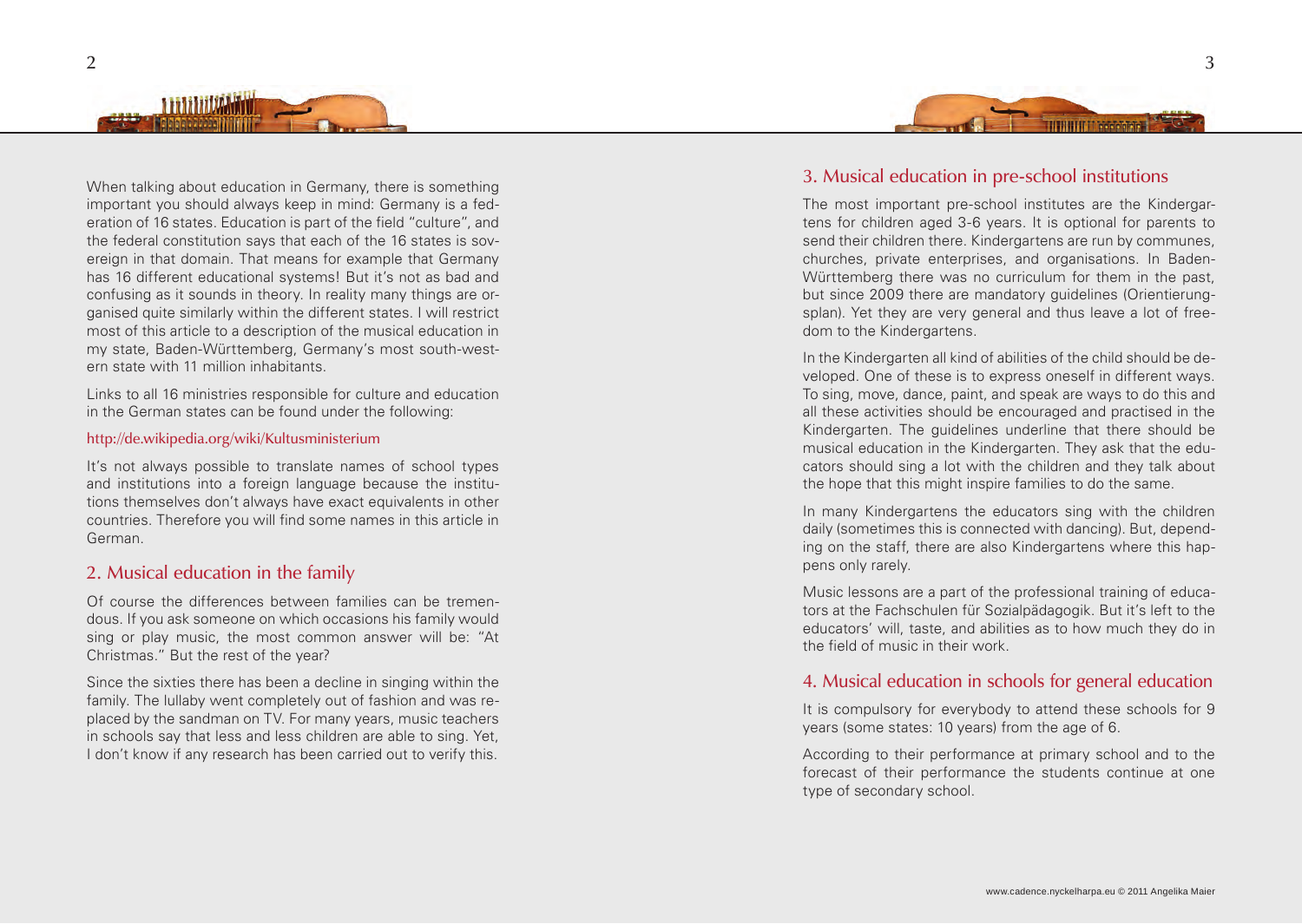



Hauptschule is the least demanding, Gymnasium the most demanding school type for students.

This is an overview of the German schools of general education:

|                                                      | Primarstufe<br>(primary school) | Sekundarstufe 1<br>(secondary school)                                                        | Sekundarstufe 2<br>(grammar school,<br>high school) |
|------------------------------------------------------|---------------------------------|----------------------------------------------------------------------------------------------|-----------------------------------------------------|
| Name of school<br>type                               | Grundschule                     | Hauptschule<br>Realschule<br>Gymnasium                                                       | Gymnasium                                           |
| General age of<br>students that<br>attend it (years) | From 6 to 10<br>(From 6 to 12)  | From 10 to 16                                                                                | 16 to 18 (19)                                       |
| Years of attendance l                                | 4(6)                            | 6<br>Hauptschule 9-10                                                                        | $2$ (or $3$ )                                       |
| possible final<br>qualification                      |                                 | <b>Hauptschulabschluss</b><br><b>Realschulabschluss</b><br>(also called "Mittlere<br>Reife") | Abitur                                              |

### 4.1. Musical education in primary school

Music is a part of the "subject pool" "Mensch, Natur und Kultur" (in Baden-Württemberg). The curriculum states that the pupils should learn to express themselves, to experience how they act on others. They should become self confident and get a positive idea of their abilities. To achieve these aims, artistic activities, for example music and dance, should be used. The curriculum names a list of songs and a list of song types that each pupil should be taught at primary school.

Most (all?) primary schools have a set of musical instruments, mostly the Orff instruments, and one room equipped with a piano. In some primary schools the pupils can opt for additional music activities, for example a school choir.

Teachers at primary school have studied at the Pädagogische Hochschule. There they can choose music as one of their subiects.

A new trend at some primary schools is "Jeki" = jedem Kind ein Instrument (an instrument for each child). The idea started some years ago in Nordrhein-Westfalen. Since 2007 in the Jeki schools all children have the possibility to learn an instrument. They can get music lessons at a quite cheap price and the instruments are provided by the schools. They are taught in groups of approximately 5 pupils. In addition to that they play together in the classes and in school orchestras.

Other German states have picked up this idea and have started with Jeki.

#### www.jedemkind.de/programm/home.php

#### www.tagesspiegel.de/meinung/kommentare/jedem-kind-eininstrument/1719628.html

Some Jeki schools stopped this project after some time because it became too expensive or the sponsoring for it was limited in time.

### 4.2. Musical education in secondary schools (Baden-Württemberg)

#### 4.2.1. Gymnasium:

At the Gymnasium the timetable includes 8-9 weekly music lessons in the first 6 years. This is an average of 1,5 music lessons a week. (1 lesson  $=$  45 min.) The curriculum distinguishes three approaches to music: to create music, to listen to music and to understand it, and, the last one, to reflect on music. According to the curriculum, music lessons should include a lot of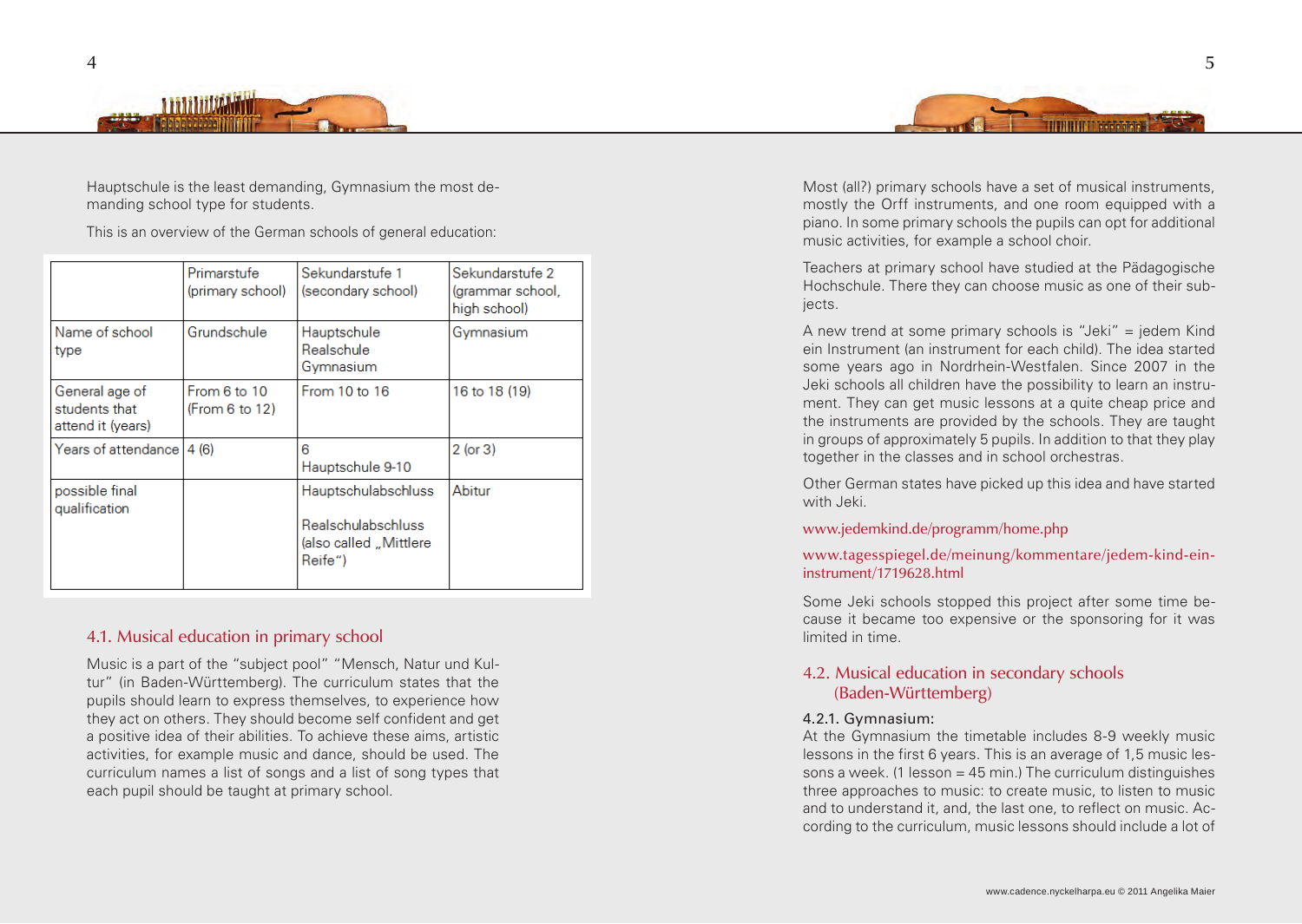



music making, theory should always start with practical doing. The curriculum includes music theory, such as the system of the notes, aural training, the basics of harmonics, knowledge of musical forms and music history.

Each Gymnasium has at least one music room which is equipped with a (grand) piano and various other instruments, sheet music for choir singing, and, of course, audio equipment like cd players, cds, and computer.

Usually the students can benefit from optional activities like choirs, classical orchestras, big bands, and other music ensembles.

At some Gymasiums students can choose music as a main subject (Musikprofil). In all Gymnasiums music can be a main subject in Sekundarstufe 2, which means that it is taught 4 lessons a week. Some Gymnasiums have "Bläserklassen" (wood wind instrument player classes), "Streicherklassen" (bowed string instrument classes), "Gesangsklassen" (singing classes) during the first and second and sometimes third year. In these classes the students get also instrument lessons at school.

The Gymnasium teachers have been trained at a Musikhochschule (see 5.)

#### 4.2.2. Realschule

In the first four years all students have two music lessons a week. In the final two years the students opt either for music or for art (painting etc.) The programme for the Realschule includes singing and playing music, also in several voices, accompanying and arranging tunes, learning about music notation, rhythm, modes, dynamics, musical forms, musical instruments, eras and styles of music history.

Most Realschulen organise a choir and/or an orchestra for interested students. Some of them also offer Bläserklassen (wind instrument classes), Streicherklassen (string instrument classes), etc.

#### 4.2.3. Hauptschule

At the Hauptschule music is a part of the "subject pool" "Musik – Sport – Gestalten" (music – sport – creation). Again the approach to arts is: to perceive, to reflect, to create.

With the help of some musical instruments the pupils learn some music theory. They play simple accompaniments to short tunes and get to know some eras, artists, and composers in music history.

### 5. Musical education in Hochschulen (colleges)

The Musikhochschulen offer training for future professional musicians. There you can get the highest level of musical education in public institutions.

The Musikhochschulen teach mainly classical European music, most of them also teach jazz music, some of them pop music, and one (?) of them includes traditional music in its fields of study, the Hochschule für Musik und Theater, München.

http://website.musikhochschule-muenchen.de/de/index. php?option=com\_content&task=view&id=749&Itemid=761

### 6. Musical education in Konservatorien (conservatoires)

Some conservatoires offer training for professional musicians, some offer musical education for everybody (and in this case they are the same as a music school in spite of their different name), some do both.

## 7. Musical education in Musikschulen (music schools)

Music schools offer musical education for everybody. They are either run by a commune or by an organisation. If an organisation runs it, one or several communes can be associated in it (like the organisation of "BURG FÜRSTENECK"). They all vary in size and in what they offer.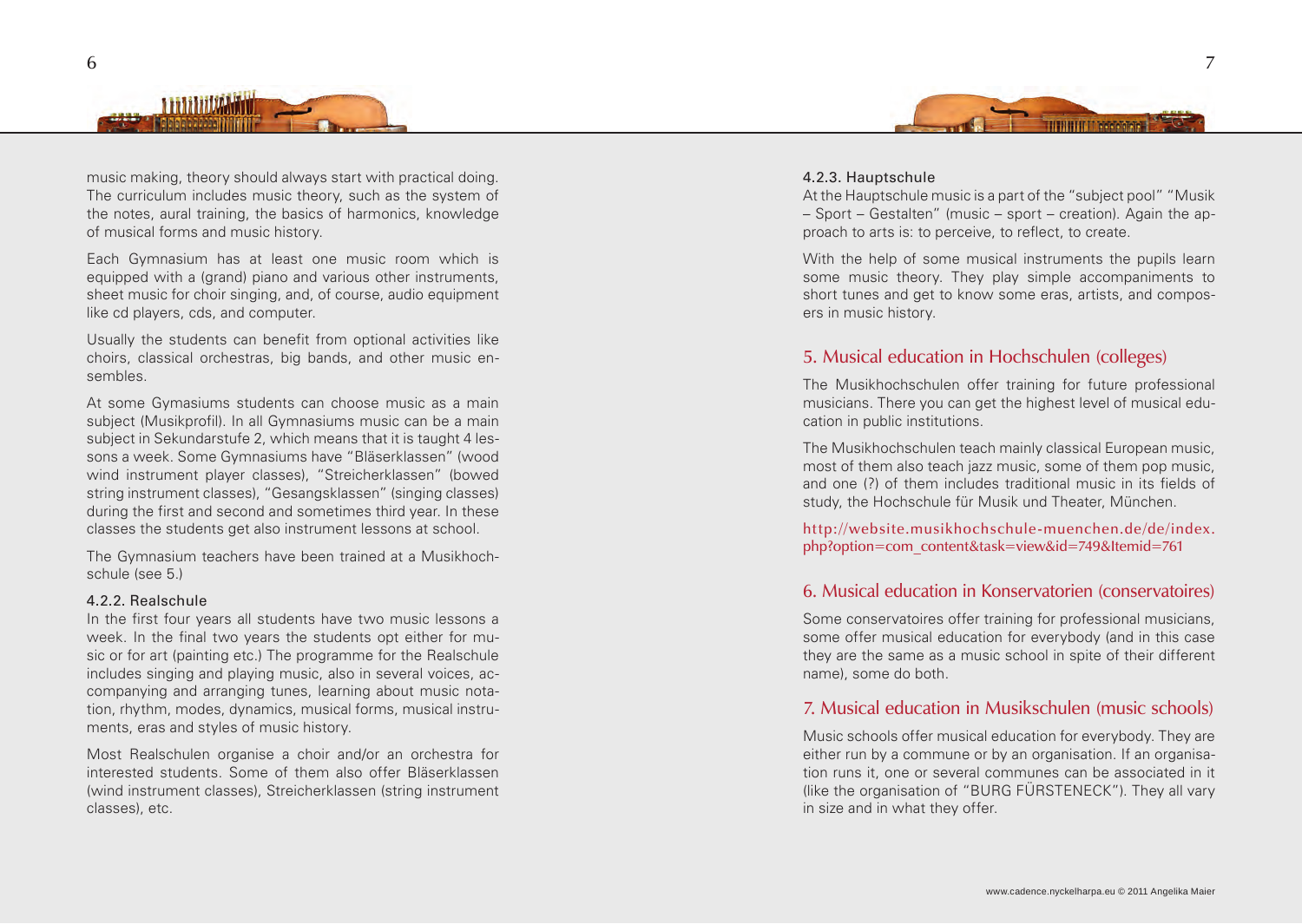



Most of the music schools are members of an umbrella organisation called Verband deutscher Musikschulen (VDM) www.musikschulen.de, which assembles 909 music schools, teaching in 4000 places, more than 1 million students, by 35 000 teachers. The music schools are an important agent in musical education in Germany.

Here you find the statistics of members in the umbrella organisation VDM since 1952, which certainly reflects the development of music schools in Germany in general:

#### www.musikschulen.de/musikschulen/fakten/vdm-musikschulen

This is a link to a diagram, that shows the proportions of the different age groups of the students at music schools

#### www.musikschulen.de/musikschulen/fakten/schuelerzahlaltersverteilung

... and it informs about their favourite instruments over the last 34 years.

#### www.musikschulen.de/musikschulen/fakten/die-beliebtesteninstrumente

The VDM has developed curricula and standards for music teaching, but they are mere recommendations and mostly the music school teachers are free to teach what they think is appropriate to their students.

Most music schools provide lessons for very young children up to 4 years (called for ex. "Zwergenmusik", "Musikgarten") and for pre-school children (called musikalische Grundausbildung and Rhythmik). For children and adults of any age they offer lessons for a variety of instruments. Teaching is mostly structured



as weekly lessons of 30-60 minutes. The pupils are taught individually or in small groups. They also have the possibility to play in ensembles organised by the music school.

To get an idea what is taught in the music schools I will use the one in my home town as an example. At the moment it is structured in the following sections: wind instruments, bowed string instruments, plucked string instruments, pop and jazz music, piano, voice, recorder. They also offer Zwergenmusik, Rhythmik and musikalische Grundausbildung.

Besides the so called public music schools there are countless private music schools of many sorts.

### 8. Musical education in music organisations, orchestras, music academies

Many orchestras organise music lessons for their members, especially for young people, to train them for their ensembles. You find lots of different types of orchestras for non-professional musicians: brass bands, big bands, classical orchestras www.bdlo.de, string orchestras, zither orchestras, mandolin orchestras, accordion clubs, choirs, fife and drum bands,….

These orchestras are allied to umbrella organisations that often run music schools (often called academies) to train their conductors, group leaders, and teachers. Some of those umbrella organisations have set up a system of qualifications for the musicians in their member orchestras. The musicians receive training in instrument playing and music theory in preparation for those exams.

There are also academies that are not tied to one umbrella organisation. They offer for example further musical education for school teachers, and orchestras and choirs can book their houses (often former castles or monasteries) for weekend rehearsals etc. Examples in Baden-Württemberg:

www.kultusportal-bw.de/servlet/PB/menu/1188514/index. html?ROOT=1146607